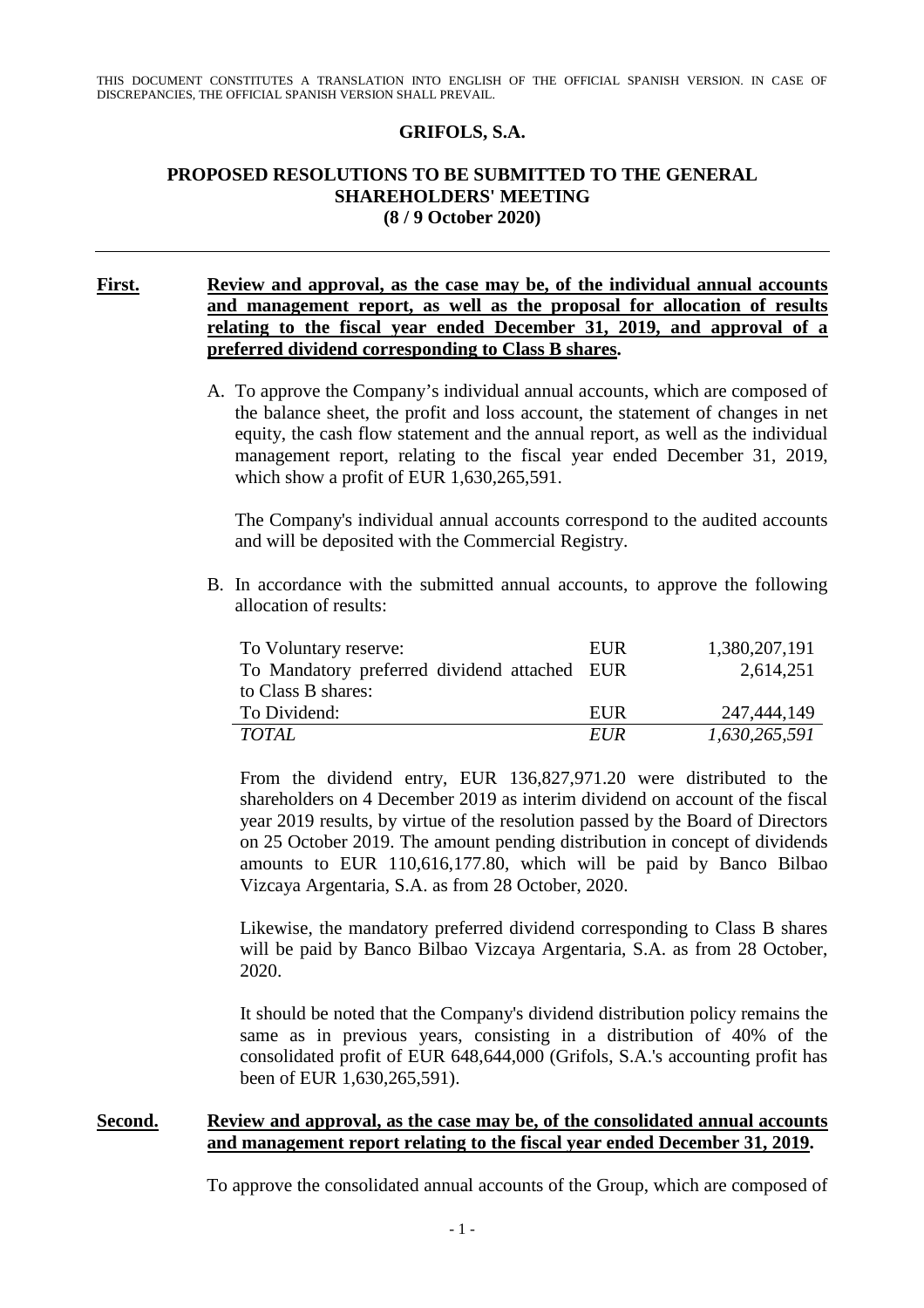the consolidated balance sheet, the profit and loss account, the statement of changes in net equity, the cash flow statement and the annual report, as well as the management report of the Group, relating to the fiscal year ended December 31, 2019.

The Company's consolidated annual accounts correspond with the audited accounts and will be deposited with the Commercial Registry.

## **Third. Review and approval, as the case may be, of the consolidated non-financial information statement included in the consolidated management report relating to the fiscal year ended December 31, 2019.**

To approve the consolidated non-financial information statement included in the consolidated management report relating to the fiscal year ended December 31, 2019. Such statement has been subject to verification in accordance with the current regulations.

# **Fourth. Review and approval, as the case may be, of the performance of the Board of Directors throughout the fiscal year ended December 31, 2019.**

To approve the management of the Board of Directors, at both Company and Group level, throughout the fiscal year ended December 31, 2019.

## **Fifth. Re-election of auditors of the individual annual accounts.**

As established under article 40 of Law 22/2015, of 20 July, of audit accounts:

- A. To re-elect as auditor of the Company's individual annual accounts, the company KPMG Auditores, S.L., registered in the Official Registry of Auditors (*Registro Oficial de Auditores de Cuentas del Instituto de Contabilidad y Auditoría de Cuentas*) under number S0702, with registered office in Madrid, Paseo de la Castellana, nº 259C, registered in the Commercial Registry of Madrid, under Volume 11,961, Sheet M-188,007 and provided with Tax Identification Card number B-78510153, for a term of one year starting on January 1, 2020. Such appointment will therefore comprise the audit of the annual accounts for the fiscal year to be ended on December 31, 2020.
- B. To re-elect, as joint auditor of the Company's individual annual accounts, the company Grant Thornton S.L.P., registered in the Official Registry of Auditors (*Registro Oficial de Auditores de Cuentas del Instituto de Contabilidad y Auditoría de Cuentas*) under number S0231, with registered office in Madrid, Paseo de la Castellana, 81, registered in the Commercial Registry of Madrid, under Volume 36,652, Sheet M-657,409 and provided with Tax Identification Card number B-08914830, for a term of one year starting on January 1, 2020. Such appointment will therefore comprise the audit of the annual accounts for the fiscal year to be ended on December 31, 2020.

#### **Sixth. Re-election of auditors of the consolidated annual accounts.**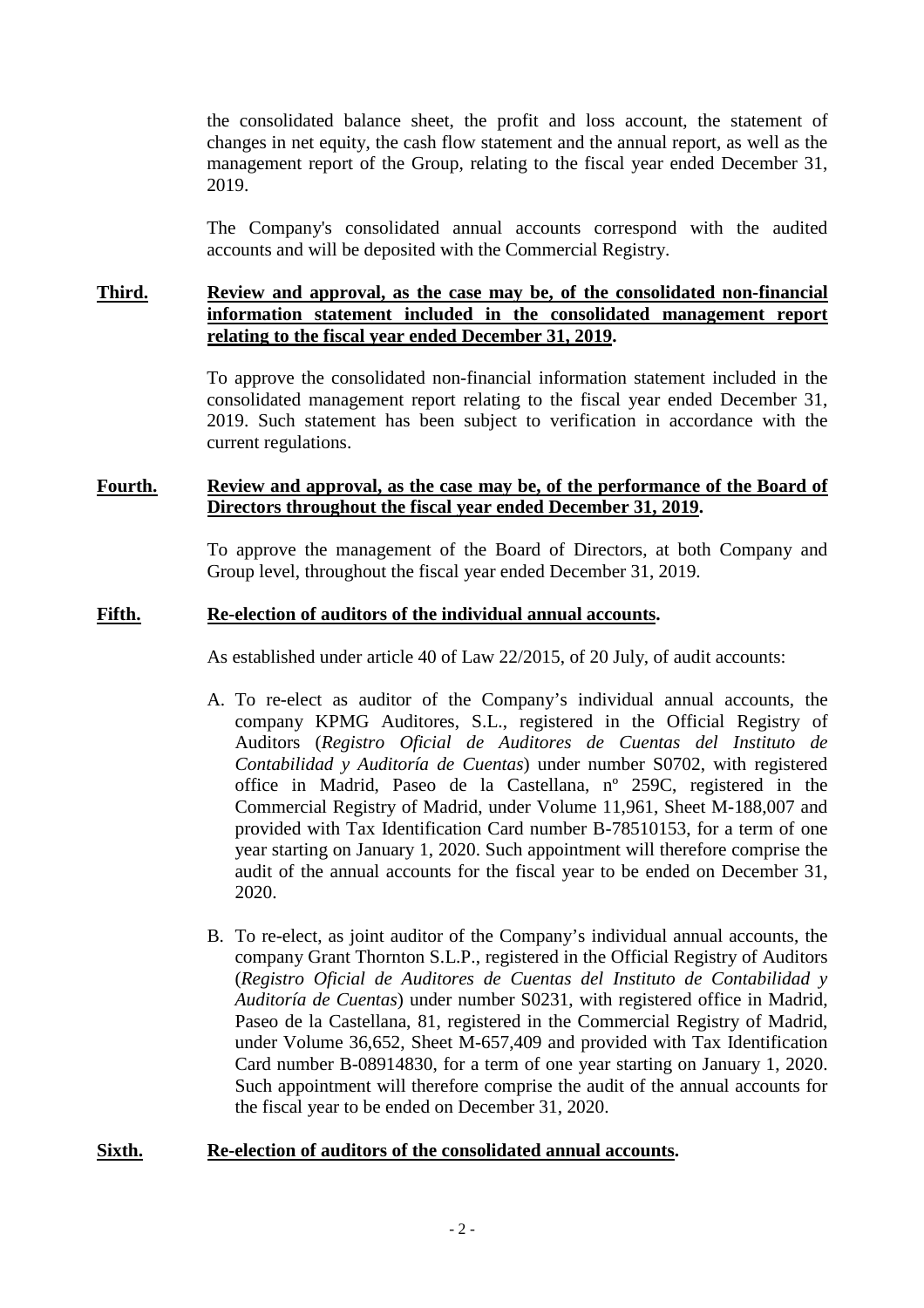To re-elect as auditor of the Company's consolidated annual accounts, the company KPMG Auditores, S.L., registered in the Official Registry of Auditors (*Registro Oficial de Auditores de Cuentas del Instituto de Contabilidad y Auditoría de Cuentas*) under number S0702, with registered office in Madrid, Paseo de la Castellana, nº 259C, registered in the Commercial Registry of Madrid, under Volume 11,961, Sheet M-188,007 and provided with Tax Identification Card number B-78510153, for a term of one year starting on January 1, 2020. Such appointment will therefore comprise the audit of the annual accounts for the fiscal year to be ended on December 31, 2020.

## **Seventh. Resignation, dismissal, re-election and/or appointment, as the case may be, of directors. Modification, if applicable, of the number of members of the Board of Directors.**

## **7.1.- Information on the non-re-election of Mr. Luis Isasi Fernández de Bobadilla as member of the Board of Directors due to expiration of his term.**

It is noted that the Board of Directors has not proposed that Mr. Luis Isasi Fernández de Bobadilla, whose term as director ends this year, is re-elected as director, at his request, after notifying the Board of Directors that he cannot continue as director of the Company due to professional reasons, thanking him for the services provided up to date and approving his performance.

# **7.2.- Appointment of Mr. James Costos as member of the Board of Directors.**

To appoint, prior proposal of the Appointments and Remuneration Committee, Mr. James Costos as a director of the Company for a term of four (4) years.

It is expressly stated that, according to said proposal by the Committee, Mr. Costos will be considered an "independent" director.

In order to approve this resolution, the shareholders shall be provided with this proposal and the Board of Directors' report regarding the competence, experience and merits of the director, in compliance with the Capital Companies Act (*Ley de Sociedades de Capital*).

# **7.3.- Re-election of Mr. Victor Grifols Deu as a member of the Board of Directors.**

To re-elect, prior report by the Appointments and Remuneration Committee, Mr. Victor Grifols Deu as a director of the Company for a term of four (4) years.

It is expressly stated that, according to said report by the Committee, Mr. Grifols Deu will continue to be considered as an "executive" director.

In order to approve this resolution, the shareholders shall be provided with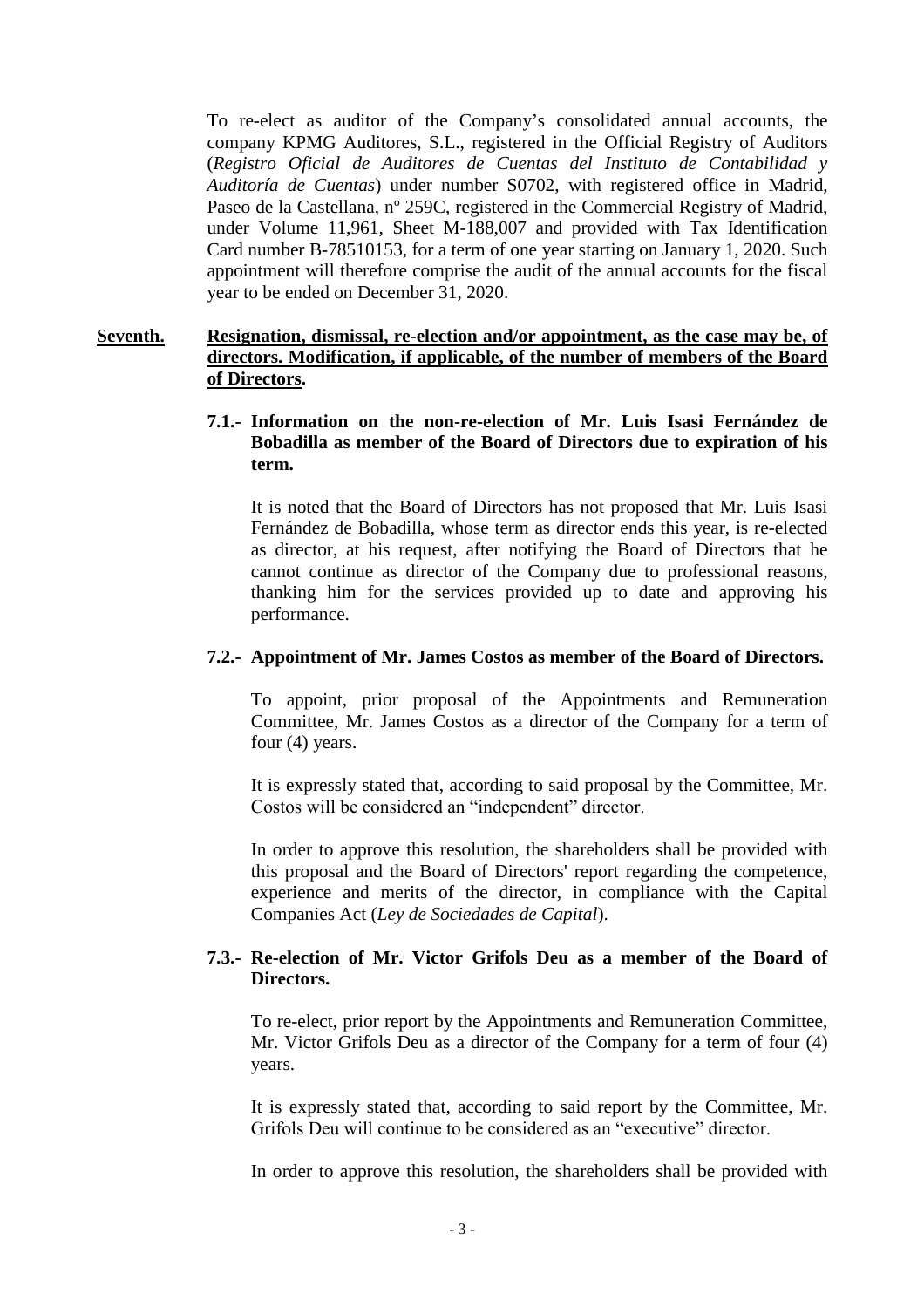this proposal and with the Board of Directors' report regarding the competence, experience and merits of the director and the abovementioned report of the Appointments and Remuneration Committee, in compliance with the Capital Companies Act (*Ley de Sociedades de Capital*).

## **7.4.- Re-election of Mr. Thomas Glanzmann as a member of the Board of Directors.**

To re-elect, prior report by the Appointments and Remuneration Committee, Mr. Thomas Glanzmann as a director of the Company for a term of four (4) years.

It is expressly stated that, according to said report by the Committee, Mr. Glanzmann will continue to be considered as an "other external" director.

In order to approve this resolution, the shareholders shall be provided with this proposal and with the Board of Directors' report regarding the competence, experience and merits of the director and the abovementioned report of the Appointments and Remuneration Committee, in compliance with the Capital Companies Act (*Ley de Sociedades de Capital*).

# **7.5.- Re-election of Mr. Steven F. Mayer as a member of the Board of Directors.**

To re-elect, prior proposal of the Appointments and Remuneration Committee, Mr. Steven F. Mayer as director of the Company for a term of four (4) years.

It is expressly stated that, according to said proposal of the Committee, Mr. Mayer will continue to be considered as an "independent" director.

In order to approve this resolution, the shareholders shall be provided with this proposal and the Board of Directors' report regarding the competence, experience and merits of the director, in compliance with the Capital Companies Act (*Ley de Sociedades de Capital*).

Thus, in case the Shareholders' Meeting approves the aforementioned appointment and re-election proposals, the Board of Directors will continue to have thirteen (13) members.

## **Eighth. Amendment of article 16 of the Articles of Association, relating to the right to attend, proxy granting and representation at the General Shareholders' Meeting.**

In view of the mandatory report of the Board of Directors, amend article 16 of the Articles of Association, with respect to the right to attend, proxy granting and representation at the General Shareholders' Meeting with the purpose of expressly establishing the possibility of attending the General Shareholders' Meeting of the Company by remote, simultaneous and bidirectional connection via telematic means, if the Board of Directors foresees it in the notice calling the General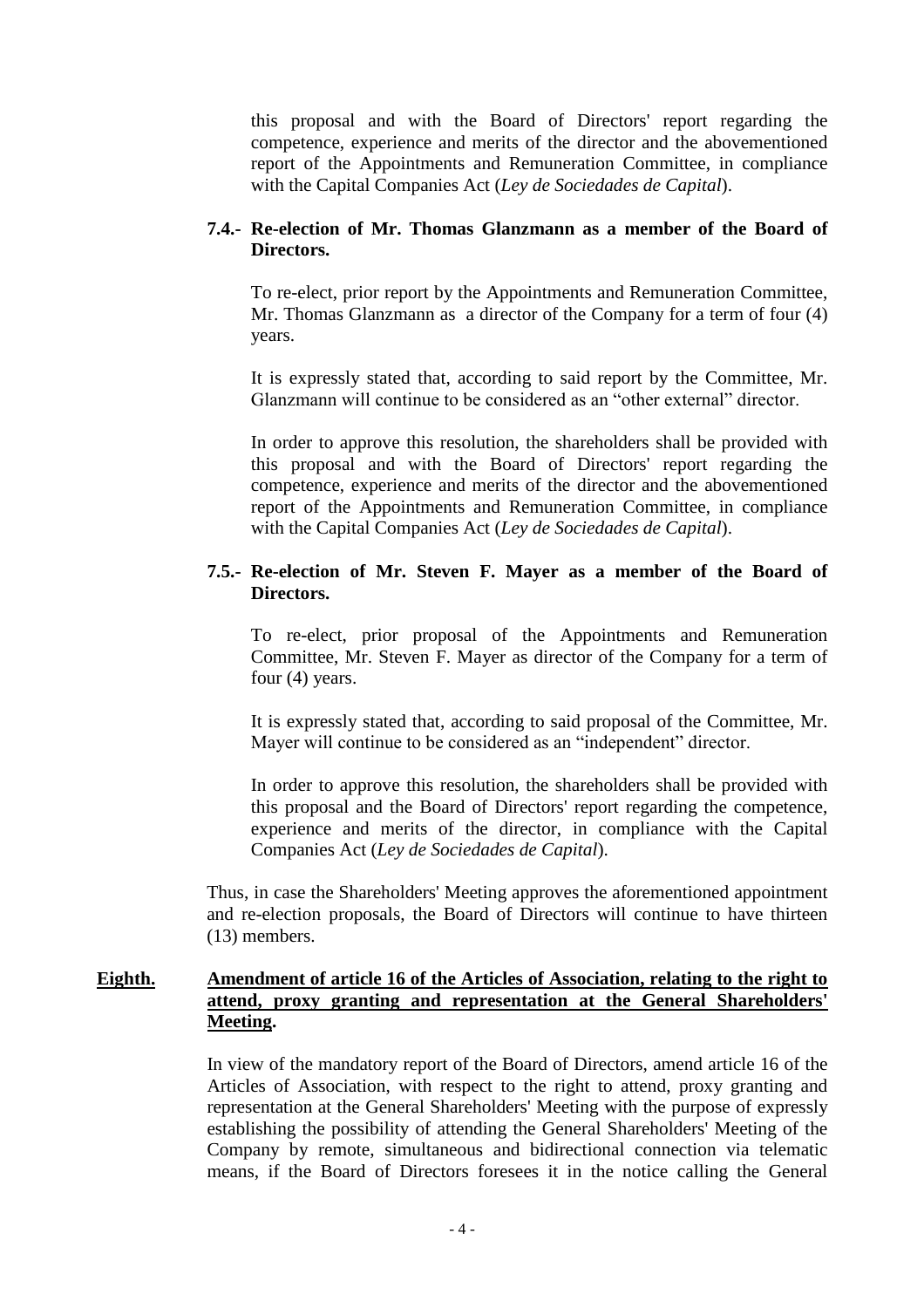Shareholders' Meeting. The mentioned article will read as follows (*in italics*):

# "*Article 16.- Right to attend, proxy granting and representation at the General Shareholders' Meeting.-*

*1. All Company shareholders shall be entitled to attend the general meeting as long as their shares appear registered under their name in the accounting registry at least five (5) days in advance from the date on which the meeting is to be held;*

*The Board of Directors may approve the possibility of attending the General Shareholders' Meeting by remote, simultaneous and bidirectional connection via telematic means that duly guarantees the identity of the shareholder or the proxy-holder, as well as the correct exercise of its rights. Such possibility must be included in the notice of the calling of the General Shareholders' Meeting, specifying the deadlines, procedures and means under which the shareholders with right of attendance, and proxy-holders, may exercise their rights. The Board of Directors may also approve procedural rules regarding the attendance to the General Shareholders' Meeting by telematic means.*

*2. Notwithstanding the foregoing, all shareholders with right to attend the meeting, according to the provisions set forth herein, may do so by means of a proxy, even when such proxy is not a shareholder.*

*Proxy representation must be granted on a special basis for each meeting, either in writing or by distance communication systems, as long as the identity of the represented shareholder, the proxy-holder and the contents of the proxy itself are duly guaranteed.*

In the event the representation is granted to a legal entity, such entity shall *appoint an individual as its proxy representative, as established by the Law.*"

## **Ninth. Amendment of the Regulations of the General Shareholders' Meeting with the inclusion of a new article 11.bis, relating to the attendance to the General Shareholders' Meeting by telematic means.**

In view of the mandatory report by the Board of Directors, include a new article 11.bis to the Regulations of General Shareholders' Meeting, concerning the attendance to the General Shareholders' Meeting by telematic means. The addition of the new article develops the right of the Board of Directors to determine, when it so decides to when calling each General Shareholders' Meeting, the legal basis, deadline, procedures and means to exercise the rights of shareholders and their proxy- holders attending by telematic means. The article will read as follows (*in italics*):

# "*Article 11.bis.- Attendance by telematic means*

*1. When the Board of Directors approves the possibility of attending by telematic means the General Shareholders' Meeting by remote, simultaneous and bidirectional connection with the premises where the General Meeting takes place, and includes this possibility in the notice of the calling of the General*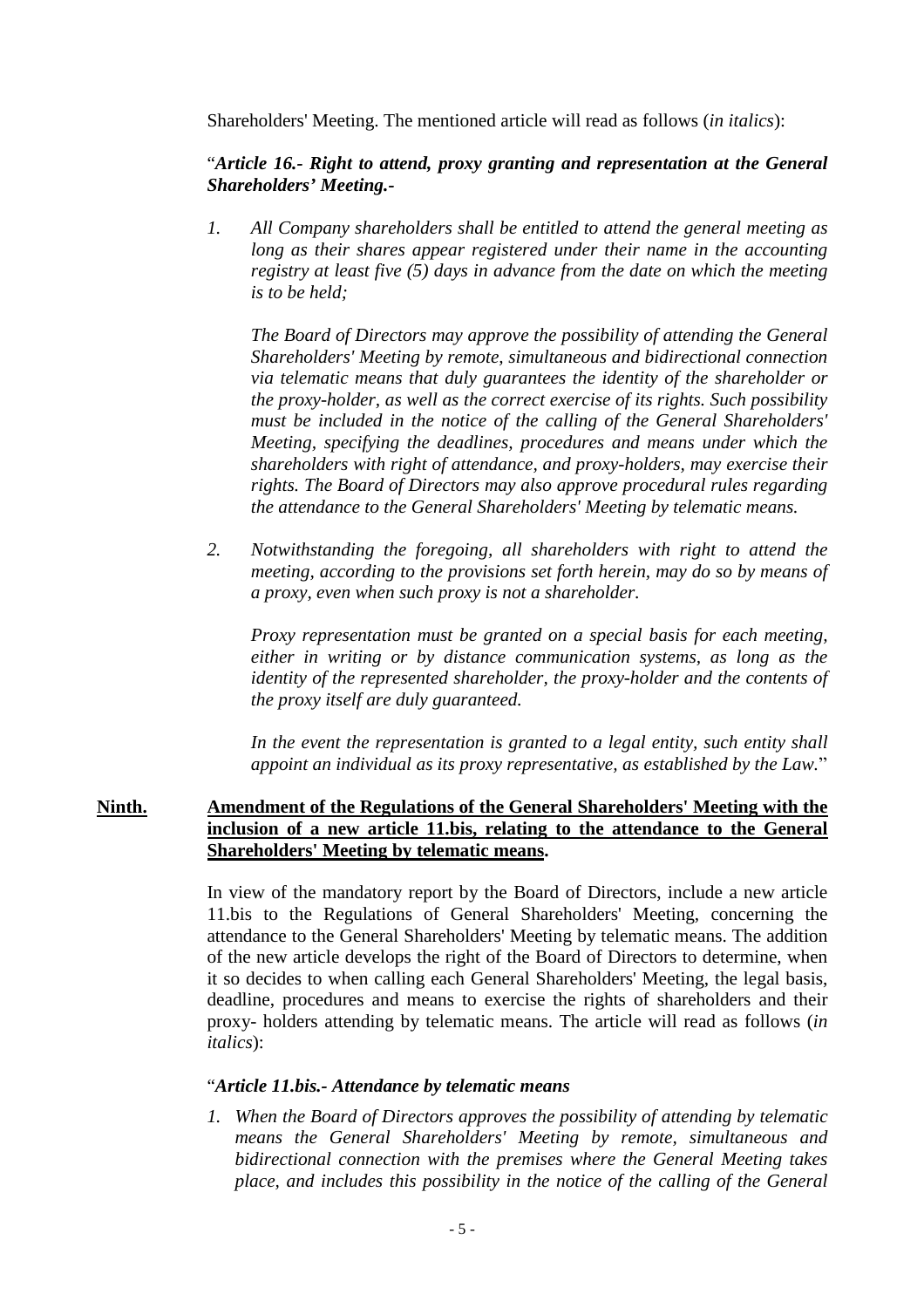*Shareholders' Meeting, the shareholders and the proxy-holders with the right to attend the General Shareholders' Meeting may do so in a way that they can be correctly identified, may exercise their rights properly during the General Shareholders' Meeting and, in general, in a way that allows for the adequate and normal development of the session.*

- *2. The Board of Directors will determine, when calling each General Shareholders' Meeting and in view of the appropriate state of the art security, the legal basis that will guarantee and make possible the attendance to the meeting by telematic means, and will evaluate the possibility of organizing the remote attendance to the meeting by telematic means.*
- *3. If the Board of Directors approves the possibility of attending the General Shareholders' Meeting by telematic means, it will specify in the notice of the calling of the meeting, the deadlines, procedures and means in which the shareholders may exercise their rights as set out by the Board of Directors to allow the satisfactory development of the General Meeting, including any instructions that must be followed.*
- *4. The Board of Directors may request from the shareholders or their proxyholders, additional means of identification if it considers that it is necessary to verify their condition as shareholders or proxy-holders, and to guarantee the authenticity of the attendance by telematic means, as well as to establish and update the means and procedures set forth in this article.*
- 5. *The Company will not be liable for any damages to shareholders or proxyholders caused by the interruption of the remote communication, for technical or security reasons under any circumstances, beyond the Company's control, without prejudice to adopting the measures required in each situation. Said circumstances may not be invoked as an unlawful deprivation of the rights of the shareholders, or as a cause to challenge the resolutions passed at the General Shareholders' Meeting".*

#### **Tenth. Consultative vote on the Annual Remuneration Report.**

Pursuant to the provisions of article 541.4 of the Capital Companies Act (*Ley de Sociedades de Capital*), to submit the Annual Remuneration Report to a consultative vote of the General Shareholders' Meeting.

#### **Eleventh. Approval of the director remuneration policy of the Company.**

In accordance with article 529 novodecies of the Capital Companies Act (*Ley de Sociedades de Capital*) and prior to the report by the Appointments and Remuneration Committee, approve the director remuneration policy of the Company.

It is expressly stated that, although the Annual Remuneration Report corresponding to fiscal year 2019, approved by the Board of Directors in its meeting held on 21 February 2020, mentioned that an increase in the amounts received by the directors in their capacity as such, by the directors who chaired the different Board Committees, by the lead independent director and by the nonexecutive chairman would be proposed for approval to this Ordinary General Shareholders' Meeting, both the Appointment and Remuneration Committee and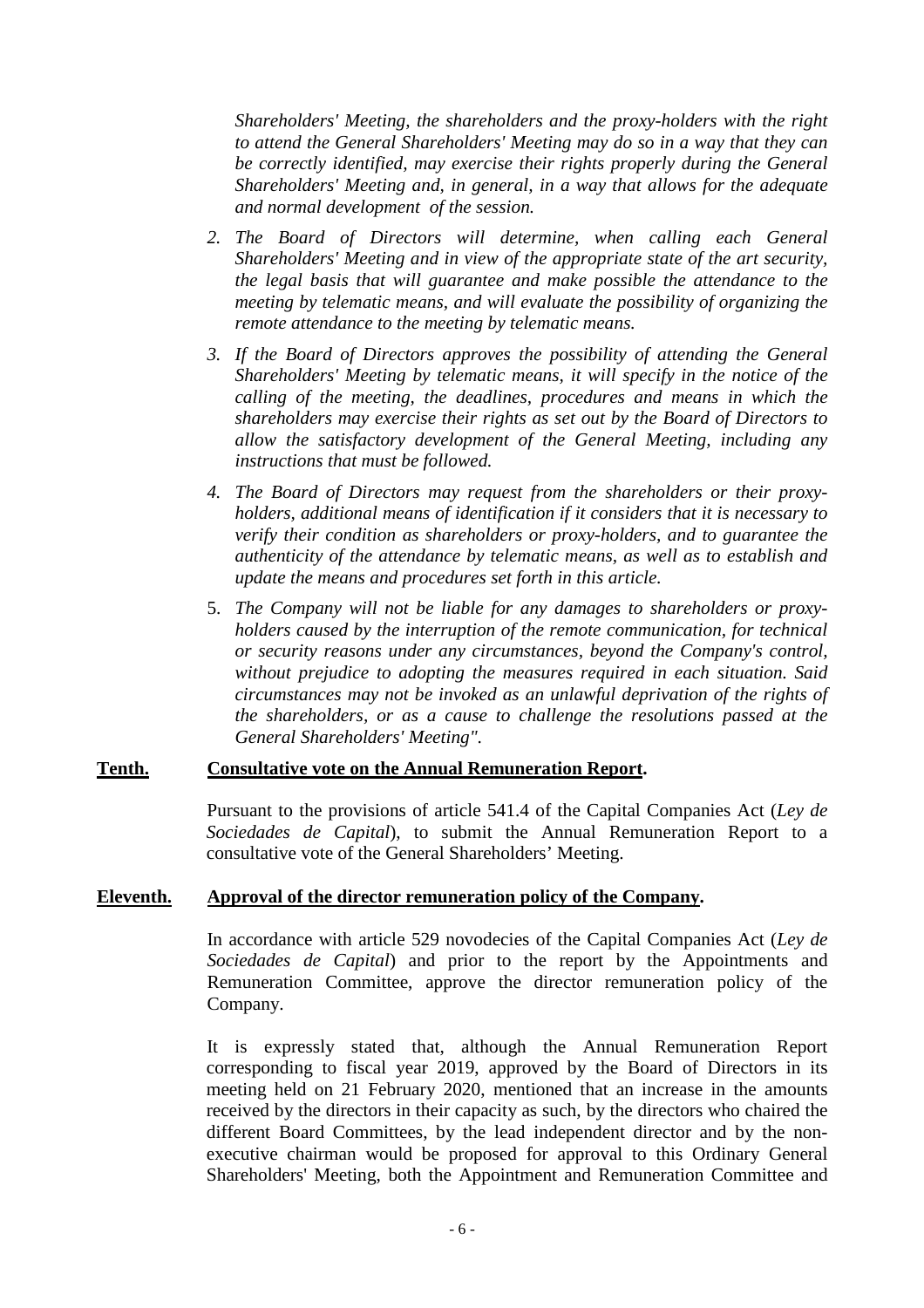the Board of Directors have finally considered that, due to the current situation caused by the global COVID-19 pandemic, which has affected and is affecting our society as well as Grifols, it is not prudent to propose these modifications to the remunerations and, therefore, the remunerations that have been in force up to now are maintained.

#### **Twelfth. Authorization for the derivative acquisition of treasury stock, revoking and leaving without effect the authorization agreed by the Ordinary General Shareholders' Meeting of May 29, 2015.**

To authorise the Board of Directors of the Company to acquire the Company's own shares or subscription rights by purchase, exchange, allotment of shares or any other procedure established by Law, whether directly or through any of its subsidiaries, within the limits and subject to the requirements set forth below:

- (i) That for as long as there are Class B shares, the acquisition between Class A and Class B shares is made on a pro-rata basis, for the same price and under the same terms and conditions.
- (ii) That the nominal value of the acquired shares, including the shares owned by the Company or its subsidiaries, does not exceed 10% of the share capital of the Company at any time.
- (iii) That as a consequence of the acquisition, including the shares that the Company or the shares that any individual acting in his own name but on behalf of the Company had previously acquired and have become treasury shares, the Company's equity is not lower than the share capital plus the unavailable reserves required by law or the Company's by-laws.
- (iv) That the acquired shares are fully paid-up.
- (v) The maximum acquisition price will be the price of Class A shares listed on the Stock Market on the day the acquisition takes place or, if applicable, the price permitted by the National Securities Market Commission (*Comisión Nacional del Mercado de Valores*). The minimum price will be 100% of the nominal value of each Class A share.
- (vi) This authorization is granted for a maximum term of five years.
- (vii) The acquired shares may be given to the employees or directors of the Group, either directly or as the result of exercising the option rights they are entitled to.

Revoke and declare void the previous authorization for the acquisition of the treasury stock granted by the Ordinary General Shareholders Meeting on May 29, 2015.

## **Thirteenth. Renewal of the delegation to the Board of Directors, with full power of substitution in any of its members, of the authority to apply for the listing of the Company's ordinary Class A shares on the NASDAQ. Revocation of the**